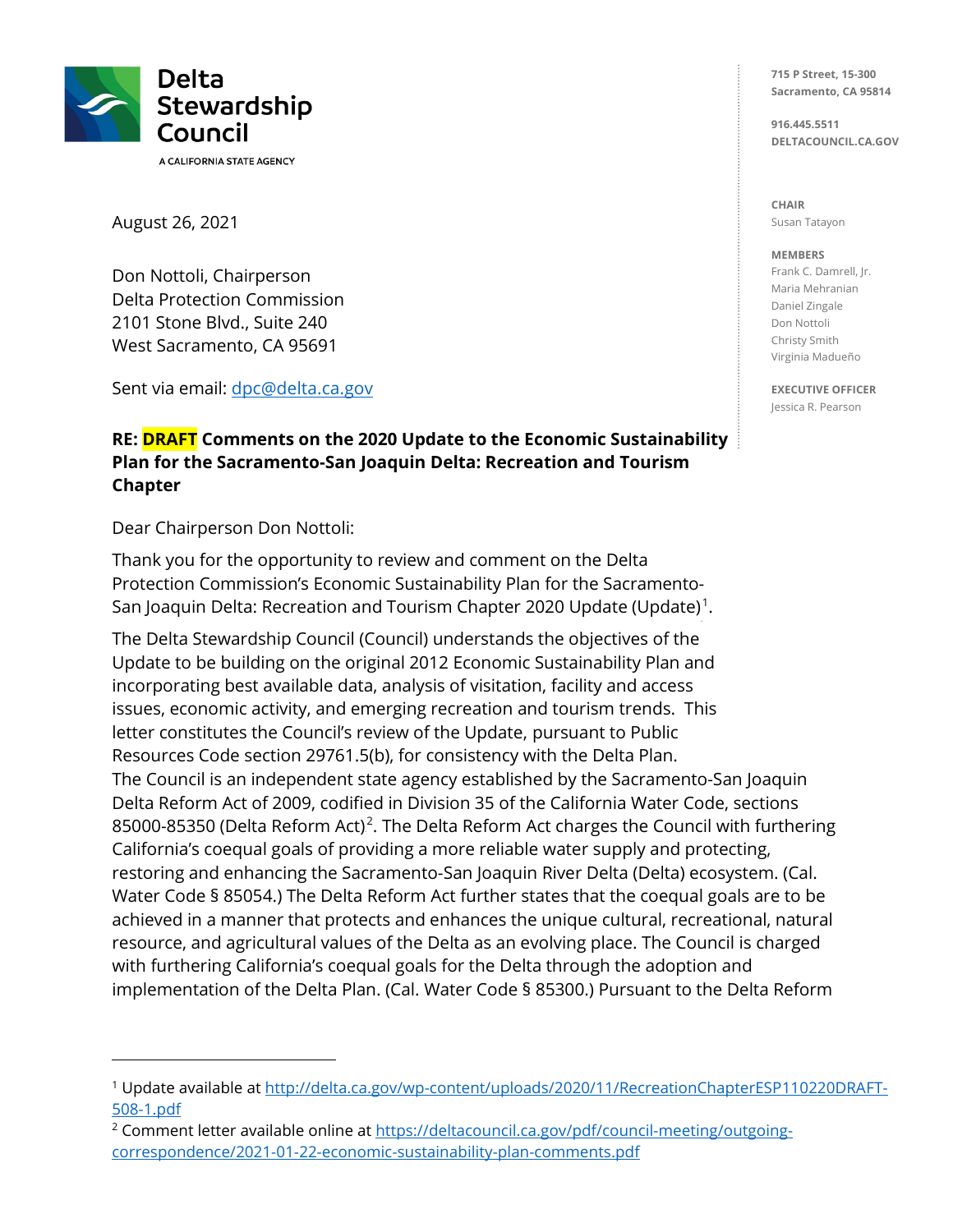Act, the Council has adopted the Delta Plan, a comprehensive long-term management plan for the Delta and Suisun Marsh that furthers the coequal goals.

### **A. Delta Protection Act and Delta Reform Act Requirements concerning the Delta Protection Commission's Economic Sustainability Plan**

 in agriculture, recreation, tourism, and other resilient land uses in the Delta" (Public Resources information on a range of topics including Delta agriculture, recreation and tourism, public safety, levees, and conveyance and restoration impacts. The Council notes that the 2012 ESP informed recommendations that the Commission provided to the Council during development is superseded by the Update, which the Commission approved by unanimous vote on The Delta Protection Act requires the Delta Protection Commission (Commission) to prepare an Economic Sustainability Plan (ESP) for the Delta region "to support increased investment Code, § 29761 and 29761.5). The original ESP was published in January 2012 and includes of the 2013 Delta Plan. The Recreation and Tourism Chapter of the 2012 ESP March 18, 2021.

 The Delta Protection Act requires the Commission to transmit copies of the ESP and any Resources code section 29725, and the Council, within 60 days of adoption or amendment. **Within**  subsequent amendments to the Governor, Legislature, each local government as defined in Public **180 days of the Commission's adoption or amendment of the economic sustainability plan, the Council shall review the economic sustainability plan for consistency with the Delta Plan**  (Public Resources Code section 29761.5(b)).

### **B. Summary of the Draft ESP and Update**

Since 2012, a number of changes have occurred in the region related to recreation and tourism, including: the 2019 designation of the Delta as a National Heritage Area (NHA)<sup>3</sup>,

 continued planning work on the Great Delta Trail, creation of a marketing taskforce [\(visitCAdelta.com\)](https://visitCAdelta.com), and the impacts associated with the COVID-19 pandemic. In addition, in EcoRestore, and subsequently in 2019 to the Delta Conveyance Project. The Delta Plan has used to track progress towards the coequal goals (including measures on recreation opportunities<sup>4</sup> and Delta tourism<sup>5</sup>), single-year water transfers, Conveyance, Storage, and 2015 the proposed Bay-Delta Conservation Plan pivoted to California WaterFix and been updated during this period as well, including amendments on Performance Measures

 <https://viewperformance.deltacouncil.ca.gov/pm/recreation-opportunities>4 Recreation Opportunities Performance Measures available at

 $3$  This action fulfills Delta Plan Recommendation 1 (DP R1), which called for designation of the Delta as a National Heritage Area.

<sup>&</sup>lt;sup>5</sup> Delta Tourism Performance Measures available at <https://viewperformance.deltacouncil.ca.gov/pm/delta>tourism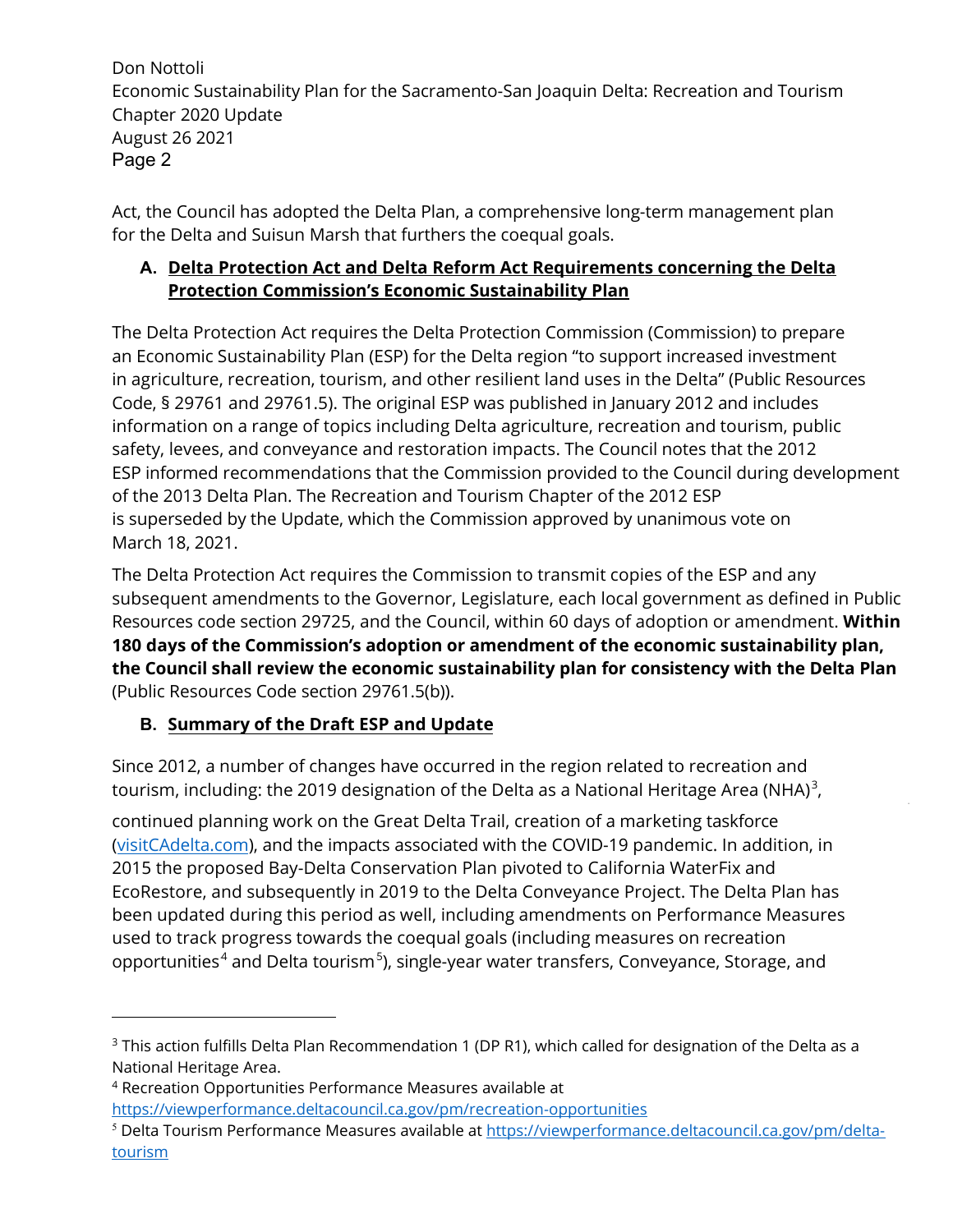Operations, and the ongoing Delta Levees Investment Strategy (DLIS)<sup>6</sup>. A potential amendment to Chapter 4 of the Delta Plan, focused on ecosystem restoration, is currently in process.

The Update recommends several actions and responsible parties to address ongoing constraints to recreation and tourism in the Delta, including: expanding access to public facilities; providing permitting assistance to small businesses; coordinating removal of hazards and abandoned vessels; expanding existing campaigns; increasing marketing efforts and implementing the NHA designation; and identifying a facilitator organization to coordinate these actions.

 In a meeting held by the Commission on December 16, 2020 and during the March 25, Authority (JPA) to coordinate recreation and tourism activities in the Delta; expected impacts of the National Heritage Area (NHA) designation on recreation funding and conservation; recreation preferences in and outside of the Delta and how they may be restoration efforts; and, additional analysis of public land areas in the Delta that provide a 2021 Council meeting, Council staff requested that in the final ESP Recreation and Tourism chapter, the Commission include more information on several specific topics, including the vision, participants, and potential sources of funding for a facilitator or Joint Powers changing with factors such as climate change, proposed conveyance, and habitat dual conservation and recreation purpose.

 meeting, the Council again requested the final ESP Recreation and Tourism Chapter In its January 22, 2021 comment letter on the Draft ESP and at the March 25, 2021 Council analyze and describe the vision and details for these topic areas.

 areas listed above. Specifically, the final Update includes more detail and examples of a proposed Joint Powers Authority (JPA) to coordinate and help support Delta recreation. In addition, the final Update includes additional analysis of recreation preferences and how restoration efforts. The final Update also describes expectations regarding how the NHA enhancements, can help to elevate the Delta as an evolving place and recreational The Council appreciates that the final Update includes more information on some of the they may change alongside factors such as climate change, conveyance, and habitat designation, alongside continued development of the Great Delta Trail and associated destination.

### **C. Findings Regarding Consistency with the Delta Plan**

 The Delta Protection Act requires the Council to review the ESP for consistency with the Delta Plan (Public Resources Code Section 29761.5(b)). Thank you for acknowledging and

<sup>6</sup> Revisions to California Code of Regulations, Title 23, Section 5012 concerning the DLIS are not yet in effect as they have not gone through the required rulemaking process.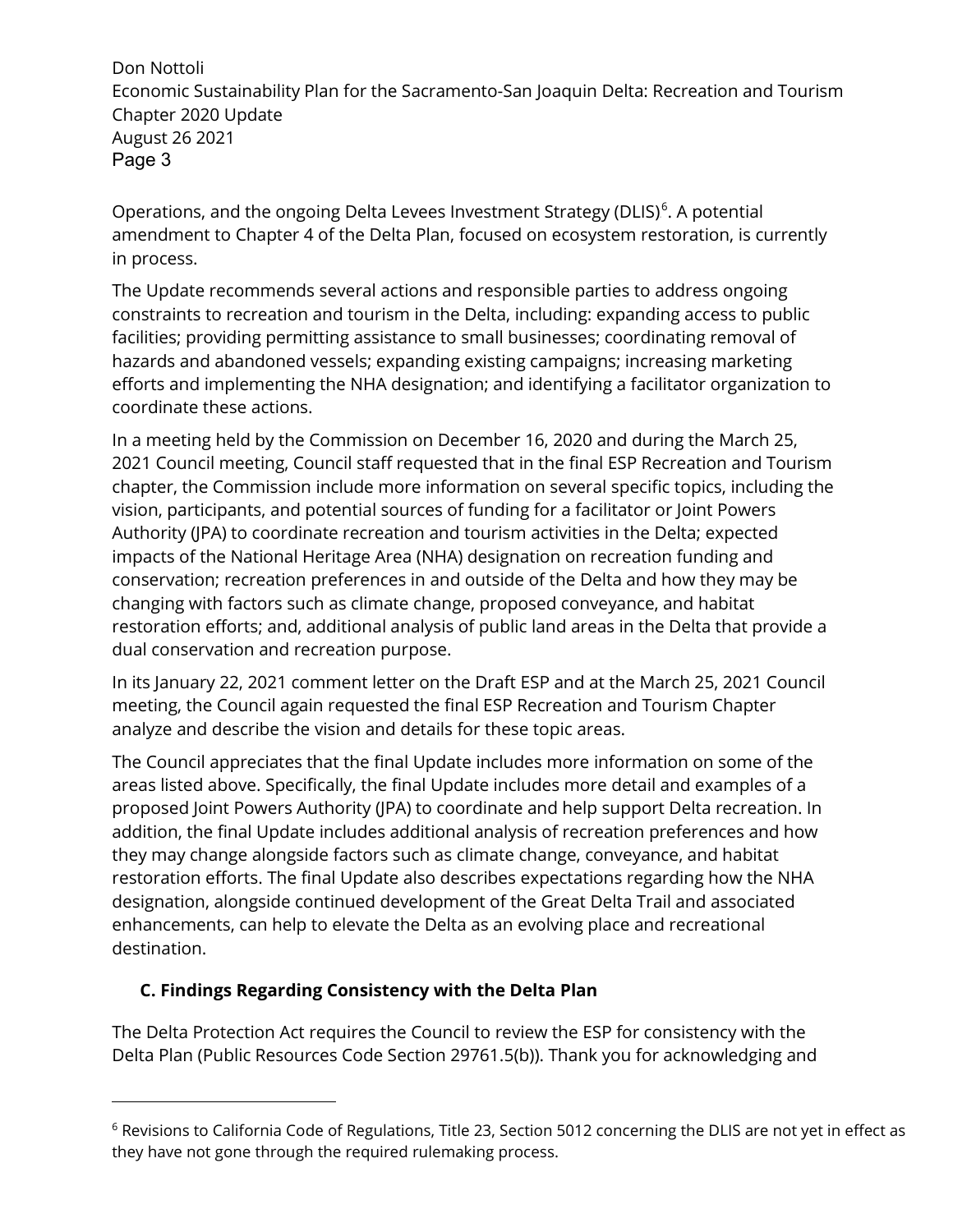recommendations. The Update identifies one Delta Plan regulatory policy and eleven recommendations as relevant to recreation. Council staff acknowledge and appreciate the inclusion of the relevant policies and recommendations. In addition, Council staff have describing this in the Update as well as highlighting relevant Delta Plan policies and highlighted alternate applicable recommendations.

 The Council exercises its authority through regulatory policies (set forth in Title 23 of the California Code of Regulations, Sections 5001 through 5016) and recommendations policies may indirectly impact recreation and tourism. incorporated into the Delta Plan. One of these policies, Delta Plan Policy **DP P2** (Cal. Code Regs., tit. 23, § 5011) includes requirements relevant to recreational uses while other

The Update highlights one Delta Plan regulatory policy:

- DP P1 Locate New Urban Development Wisely (23 CCR section 5010<sup>7</sup>)
- management infrastructure be sited to avoid or reduce conflicts with existing uses or uses depicted in general plans, including recreational uses. While it is unlikely Commission staff may consider revising the Update to include reference to this • The update does not reference DP P2 (23 CCR 5011 $\textdegree$ ). DP P2 requires, in relevant part, that water management facilities, ecosystem restoration, and flood that a dedicated recreation project would trigger this policy, it could if there are ecosystem restoration or water/flood management components. As such, policy.

The Update also highlights 11 Delta Plan recommendations:

- DP R1 Designate the Delta as a National Heritage Area
- DP R2 Designate State Route 160 as a National Scenic Byway
- DP R3 Plan for the Vitality and Preservation of Legacy Communities
- DP R9 Encourage Agritourism
- DP R11 Provide New and Protect Existing Recreation Opportunities
- DP R12 Encourage Partnerships to Support Recreation and Tourism
- DP R13 Expand State Recreation Areas
- DP R14 Enhance Nature-based Recreation
- DP R15 Promote Boating Safety
- DP R16 Encourage Recreation on Public Lands

<sup>7</sup> Available at

ginationContext=documenttoc&transitionType=CategoryPageItem&contextData=(sc.Default)<br><sup>8</sup> Available at https://govt.westlaw.com/calregs/Document/I2228547007AA11E39A73EBDA152904D8?viewType=FullText&ori

 ginationContext=documenttoc&transitionType=CategoryPageItem&contextData=(sc.Default) [https://govt.westlaw.com/calregs/Document/I2228547007AA11E39A73EBDA152904D8?viewType=FullText&ori](https://govt.westlaw.com/calregs/Document/I2228547007AA11E39A73EBDA152904D8?viewType=FullText&ori ginationContext=documenttoc&transitionType=CategoryPageItem&contextData=(sc.Default))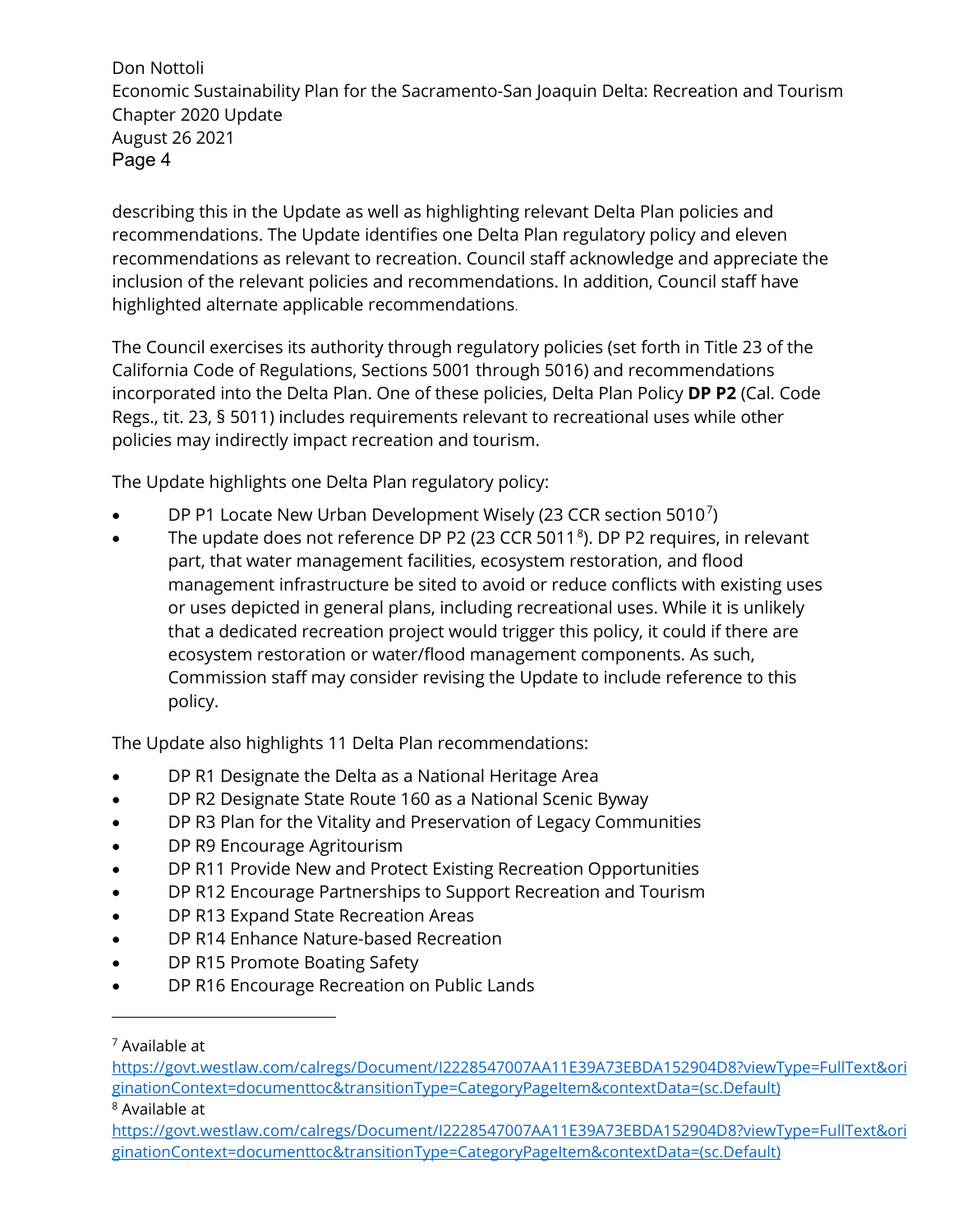• DP R17 Enhance Opportunities for Visitor-serving Businesses

 Council staff appreciate the inclusion of the current 11 Delta Plan recommendations highlighted in the Update. While these recommendations are non-regulatory, they provide useful context for activities described in the Update.

#### **Delta Plan Policy DP P1: Locate New Urban Development Wisely**

 development within the Delta. The policy requires that new residential, commercial, and for such development as of the date of the Delta Plan's adoption (May 16, 2013). In Contra Regs., tit. 23, § 5010(a)(2)). This policy is intended to strengthen existing Delta communities Delta Plan Policy **DP P1** (Cal. Code Regs., tit. 23, § 5010) places certain limits on new urban industrial development must be limited to areas that city or county general plans designate Costa County, new residential, commercial, and industrial development within the Delta must be limited to areas within the 2006 voter-approved urban limit line (ULL) (Cal. Code while protecting farmland and open space, providing land for ecosystem restoration needs, reducing flood risk, and protecting existing uses such as recreation and tourism.

This policy may apply to recreation or agritourism sites, the latter of which could be defined as industrial use depending on the specific proposed facilities. However, as specified in DP P1 subsection (c), this policy "does not cover commercial recreational visitor-serving uses or facilities for processing of local crops or that provide essential services to local farms, which are otherwise consistent with this chapter". As such, the policy may have limited applicability to the private sector and for dual processing-agritourism facilities.

 However, there is no discussion of the specific requirements of Delta Plan Policy DP P1 or The Council reviewed the Update which recognizes and provides examples of other existing regulations to limit some recreation facilities and related development (Update, p. 66). acknowledgement that this may protect existing agriculture and natural resources but limit non-commercial recreation or agritourism facilities in some locations.

 Given the high-level nature of the Update, no specific projects are identified. The Council expects that if projects are proposed in alignment with the Update in the future, are determined to be Covered Actions, and are not exempt as commercial recreational visitorserving uses or local crop processing facilities, that a certification of consistency addressing DP P1 will be submitted to the Council.

 Finding: Based on review of the Update, pursuant to Public Resources Code section 29761.5(b), the Council has not identified any inconsistency of the Update with Delta Plan Policy DP P1.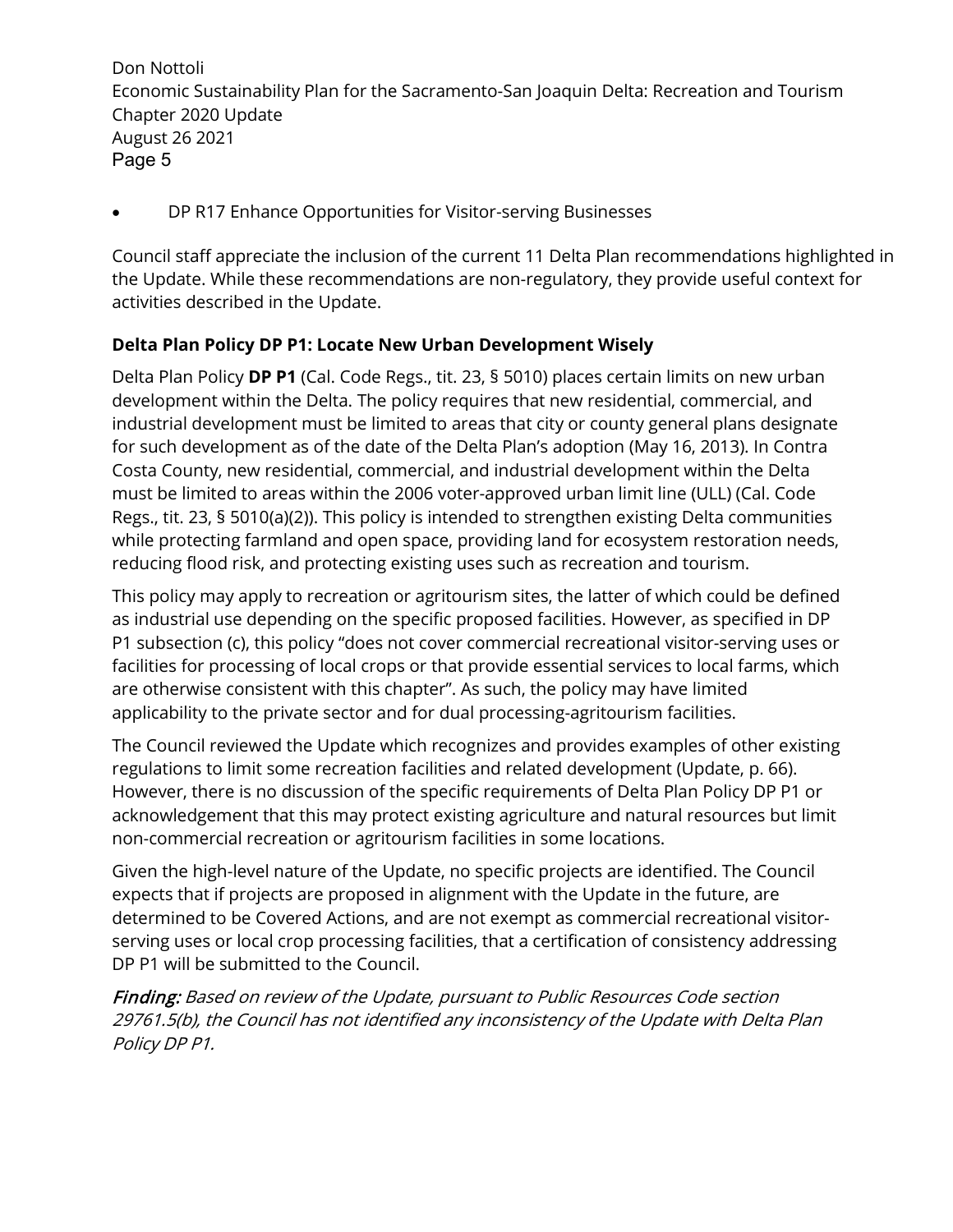#### **Delta Plan Policy DP P2: Respect Local Land Use when Siting Water or Flood Facilities or Restoring Habitats**

 charges to protect the Delta as an evolving place by siting water management facilities, ecosystem restoration, and flood management infrastructure to avoid or reduce conflicts with existing or planned future land uses when feasible, considering comments from local agencies and the Delta Protection Commission. This can include conflicts with existing recreational and tourism uses, which are an important part of the Delta economy. Delta Plan Policy **DP P2** (Cal. Code Regs., tit. 23, § 5011) reflects one of the Delta Plan's

 The Update includes potential sources of funding to help implement the identified actions. Several examples of such actions are provided under recreation enhancement (Update, pp. 80-81) including actions to "encourage and facilitate appropriate expansion to keep up with with the intent of DP P2. However, we encourage the Commission, a potential future JPA, and other entities involved in recreation enhancement to consult with the Council as needed in the future and to consider both existing and planned uses, if and when this population and changing demand", "respect and protect agricultural areas", and "avoid conflict with vital habitat resources". The areas identified here appear broadly compatible policy may be triggered.

 Finding: Based on review of the Update, pursuant to Public Resources Code section 29761.5(b), the Council has not identified any inconsistency of the Update with Delta Plan Policy DP P2.

### **Ecosystem Restoration Policies**

 Delta Plan policies. The Commission should ensure that guidance or funding potentially provided to For example, the Delta Plan includes five policies related to ecosystem restoration. One of these, ER P3 (Cal. Code Regs., tit. 23, § 5007) states that significant impacts to the opportunity to restore potential for large-scale habitat restoration (Delta Plan Chapter 4, pp. 136-138; areas depicted in According to the Update, the Delta consists primarily of agricultural and privately-owned land. Some actions to improve recreation, such as construction or expansion of a marina could trigger other individuals or organizations consider other Delta Plan policies or state and federal requirements. habitat must be avoided or mitigated in six priority habitat restoration areas that have high Appendix 5:

[ult\)\)](https://govt.westlaw.com/calregs/Document/I23BAB44007AA11E39A73EBDA152904D8?viewType=FullText&originationContext=documenttoc&transitionType=CategoryPageItem&contextData=(sc.Default)). Another policy, ER P5 (Cal. Code Regs., tit. 23, § 5009) requires avoidance of introductions of any recreation plans or specific projects that the Commission establishes, funds, or approves in the future that are identified to be covered actions. [https://govt.westlaw.com/calregs/Document/I23BAB44007AA11E39A73EBDA152904D8?viewType=F](https://govt.westlaw.com/calregs/Document/I23BAB44007AA11E39A73EBDA152904D8?viewType=FullText&originationContext=documenttoc&transitionType=CategoryPageItem&contextData=(sc.Default))  [ullText&originationContext=documenttoc&transitionType=CategoryPageItem&contextData=\(sc.Defa](https://govt.westlaw.com/calregs/Document/I23BAB44007AA11E39A73EBDA152904D8?viewType=FullText&originationContext=documenttoc&transitionType=CategoryPageItem&contextData=(sc.Default))  and habitat improvements for invasive nonnative species. These policies should be considered for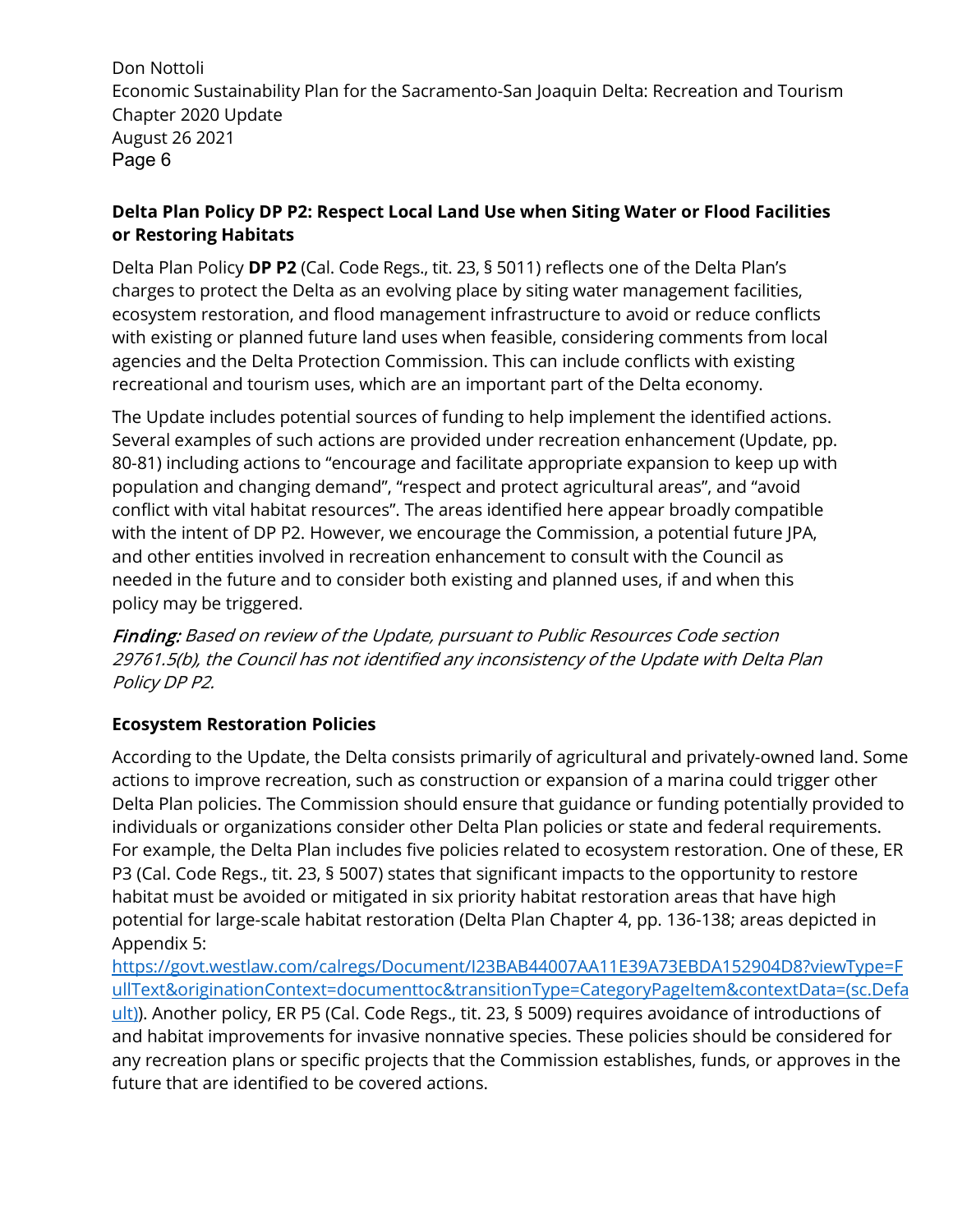Finding: Based on review of the Update, pursuant to Public Resources Code section 29761.5(b), the Council has not identified any inconsistency of the Update with Delta Plan Policies ER P3 or ER P5.

### **D. Other Considerations**

#### 1. Joint Powers Authority and Governance

 The 2012 ESP included a recommendation to establish a centralized entity to coordinate and help improve recreation in the Delta. The Draft ESP reviewed in January 2021 included a California. However, as the Update notes, no existing JPAs were identified that provide permitting processes. The Council supports a more coordinated approach to recreation and authority, should be worked out with all relevant Delta stakeholders. While a JPA may help of another entity will need to account for this and work within existing regulations. recommendation that this entity take the form of a Joint Powers Authority (JPA). This recommendation is further detailed in the Update and provides examples of other JPAs operating in recommended functions such as developing and implementing a coordinated recreation plan, operating public recreation facilities, coordinating marketing, and coordinating streamlined management and improvement in the Delta. However, the details, including JPA members, funding, coordinate action around recreation, governance in the Delta is complex and the potential addition

 If a JPA is pursued, the Council also requests that it be kept up to date with regards to this process, and recommends that the three Delta state agencies – the Delta Protection Commission, The Sacramento-San Joaquin Delta Conservancy, and the Delta Stewardship Council – communicate regularly regarding this topic.

### 2. Multi-benefit Projects

 designed and implemented. The Council encourages the Commission to support such projects in the future, when appropriate, and ensure that recreation projects do not As the Update also notes, there are several ongoing or proposed restoration plans and projects in the Delta. These include, but are not limited to, the Delta Plan Ecosystem Amendment, EcoRestore, and the Delta Conservation Framework. Elements of these plans have identified public lands as a priority for restoration as well as noted the potential contribution of such projects to recreation and outdoor access in the Delta. The Delta Plan supports such multi-benefit projects through the combination of several Delta Plan policies, including in part, DP P2, ER P2, and ER P3. Although public access and recreation may not be appropriate for all restoration projects, recreation and restoration can be compatible in some locations, and combining these uses can have multiple benefits to community health, ecosystem function, and recreation. Such multi-benefit projects are not specifically highlighted by the Update but could be consistent with its objectives if well negatively affect ecosystem restoration opportunities (and vice versa) when possible.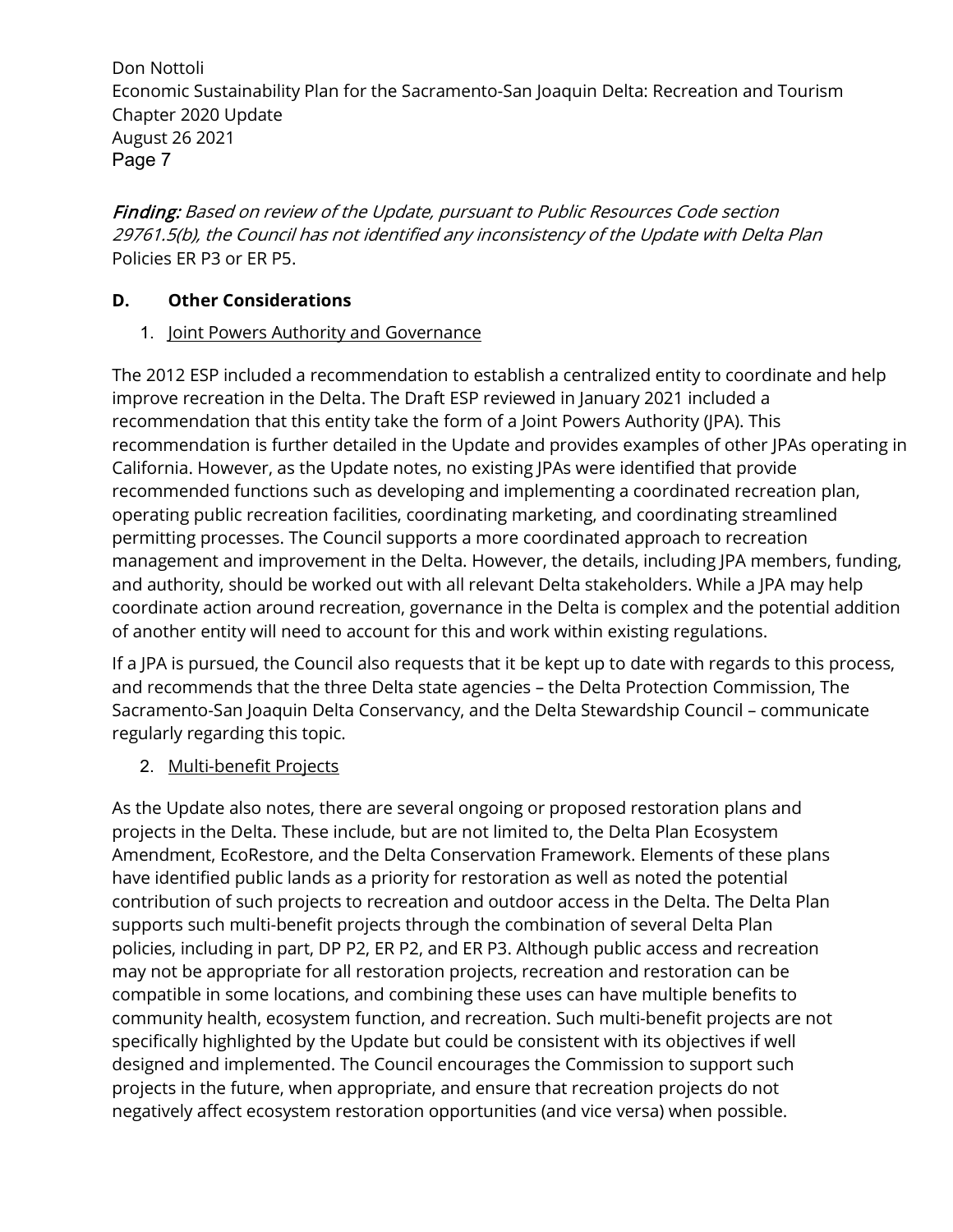## **3. Climate Change**

 The Update includes a reference to the Council's work to develop a comprehensive climate change vulnerability assessment and adaptation strategy for the Delta, Delta Adapts<sup>9</sup>. The

 Council appreciates the recognition of Delta Adapts as a resource that can be used to will be impacted by climate change. Delta Adapts is an ongoing effort, and its forthcoming adaptation strategy will be relevant to Delta recreation. The Council encourages the understand how people, communities, recreational opportunities, and the Delta economy Commission to remain engaged in this effort and offer input during development of the adaptation strategy on recreation and tourism considerations, as well as other topics.

# 4. <u>Environmental Justice</u>

 justice. As the Update notes, the majority of the Delta consists of privately-owned land with limited public access. New or enhanced recreation access could help improve quality of life and health for Delta residents and visitors, including disadvantaged communities in the access to recreation as it works to coordinate and implement recreation and tourism paper in the coming year that could both help inform implementation of the Update and Recreation and access to open space are important considerations for environmental region. The Update does not appear to include reference to this important value of recreation access. We encourage the Commission to consider environmental justice and actions in the Delta. The Council anticipates developing an environmental justice issue share insights and lessons learned with the Commission and other partners. We encourage you to engage with Council staff on this effort.

### **Closing Comments**

 Pursuant to Water Code section 85301, Council staff have reviewed and provided advice and input on the final ESP as outlined in this letter. The Council has not identified a specific inconsistency with the Delta Plan. [**If approved**: The findings in this comment letter were presented on August 26, 2021 at the Council's monthly meeting, and were [unanimously] approved by the Council.]

 The Update and its appendices provide valuable information and approaches that can help Council invites the Commission and partners to engage with the Council as you continue to guide the creation and enhancement of recreation and tourism sites in the Delta . The work on principles, goals, and specific actions identified in the Update. Please contact Morgan Chow at (916) 445-5511 or morgan.chow@deltacouncil.ca.gov with any questions.

<sup>&</sup>lt;sup>9</sup> For more information, please see <u>https://deltacouncil.ca.gov/delta-plan/climate-change</u>